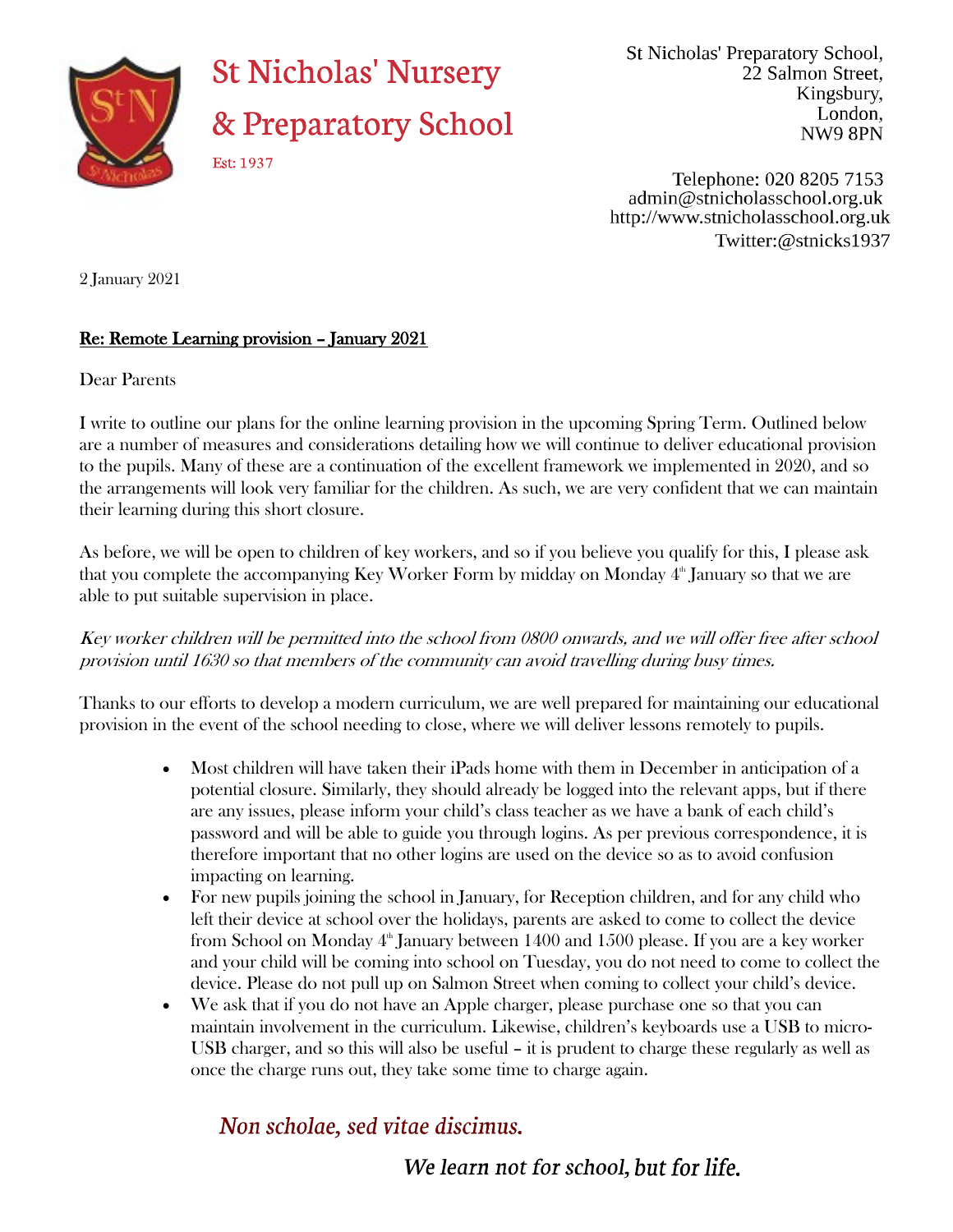- Pupils should be dressed in full uniform for their lessons and throughout the day, aside from their Sport Science lessons when they may change into activewear for the afternoon.
- We have attached an outline timetable to ensure that the breadth of the curriculum continues to be offered. We will endeavour to follow this to provide continuity and routine for the pupils.
- Staff will deliver input on each task via the 'Zoom' video conferencing app. Children will need to log into Zoom at the start of each lesson, and wait to be invited by the teacher. Please remind children that they do not need to call the teacher themselves – staff inviting pupils provides us with a more secure environment for teaching. These sessions will last approximately 15 minutes, more for older pupils, allowing them to have access to the required guidance to complete the timetabled task. Zoom allows for file sharing and annotation so children can continue to have full input from staff to complete activities.
- Using video conferencing software comes with added safeguarding considerations. As such, we have reviewed and attached a number of documents to ensure our provision maintains safety for pupils and staff. Please ensure you have read the updated Online Learning Permission Letter to remind yourself and your child of our expectations.
- Our normal expectations apply for conduct in lessons even when delivered remotely. Children should therefore not be eating snacks, playing with toys, have tv or other distractions on, and should aim to engage fully with both the video call and the independent work.
- Staff will offer feedback electronically, but it is important that children submit their work on time so that teachers can manage this aspect of work and plan upcoming lessons accordingly.

We recognise that the circumstances for working at home are different to at school, and that families have other commitments to younger and older family members. As such, the work set for children will factor this into account. Each day will end with a final review conference call at 1515 where teachers can offer feedback on the work that has been completed and can monitor understanding.

- In lessons, children will complete a variety of activities. Some of these may be via specific apps such as Mathletics, Book Creator or Spark Pages, and others through normal document or slide based applications, as well as pencil and paper methods to balance screen time.
- Guidance on each activity will be accessed by pupils using Google Classroom (for KS2 pupils) or Seesaw (throughout from Reception to Y6). Children will undertake work, and then upload their completed activities back to the Classroom or Seesaw app. We will also aim to maintain a balance between screen time and written work, and so in some instances, we may ask pupils to take photos of their work, or record videos of presentations that they give.
- Staff will provide feedback on completed work either through annotation or comments, or via a future video link.
- Our teachers will be available to address queries during lesson time. Children should send a message to their teacher directly rather than an open question to the class chat forum on Zoom.

As last time, we will be continuing additional measures aimed at maintaining familiarity for the children to normal school life;

## Non scholae, sed vitae discimus.

We learn not for school, but for life.